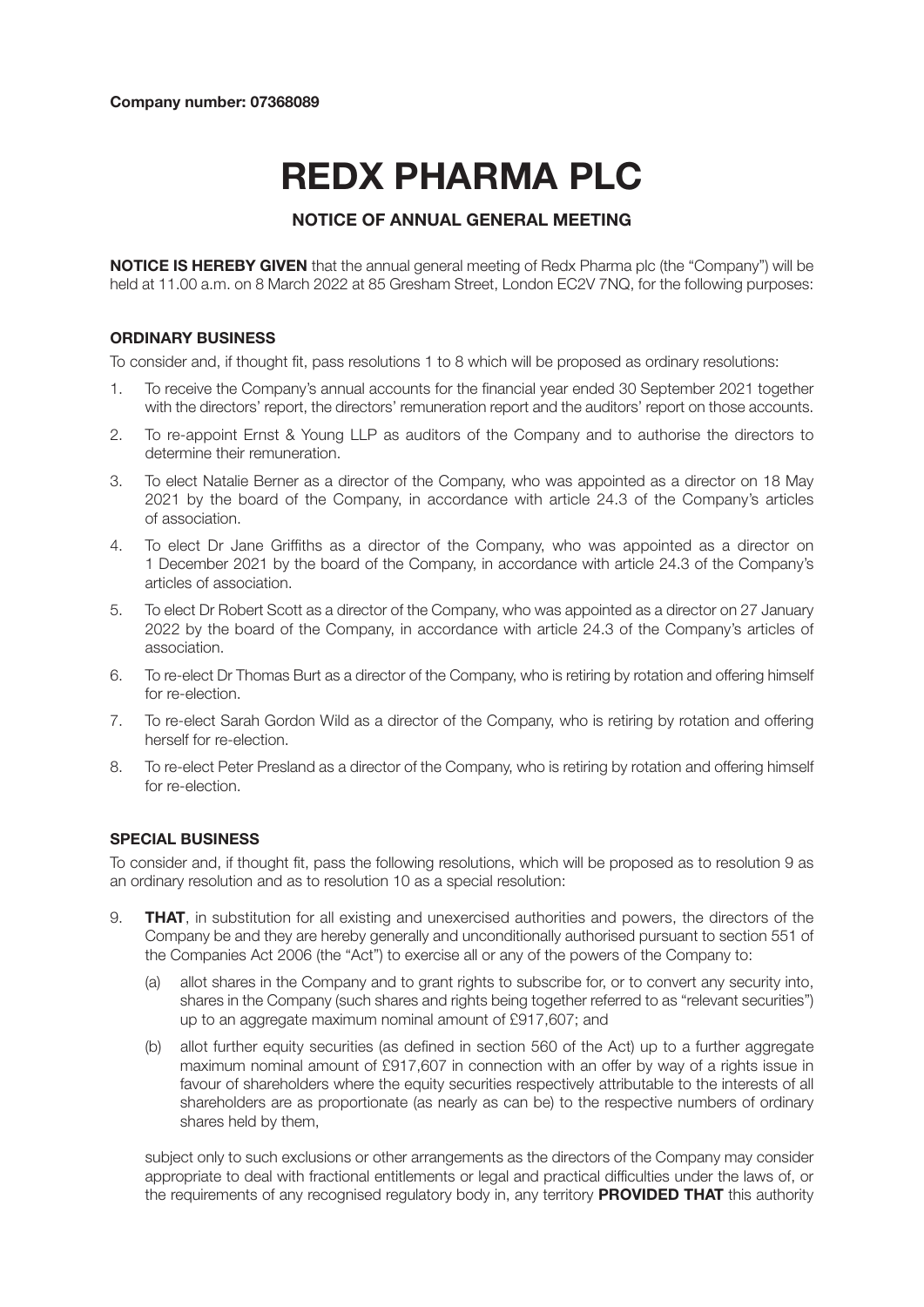shall, unless previously renewed, varied or revoked by the Company in general meeting, expire at the conclusion of the next annual general meeting of the Company after the passing of this resolution or at the close of business on the date which is 15 months after the date of the passing of this resolution, whichever is earlier, save that the directors of the Company may, before the expiry, revocation or variation of this authority, make an offer or agreement which would or might require relevant securities or equity securities (as the case may be) to be allotted after the expiry of such period and the directors of the Company may allot relevant securities or equity securities (as the case may be) in pursuance of such offer or agreement as if the authority conferred hereby had not expired or been revoked or varied.

- 10. **THAT**, if resolution 9 is passed, the directors of the Company be and are hereby authorised to allot equity securities (as defined in section 560 of the Act) for cash under the authority conferred upon them by resolution 9 and/or to sell ordinary shares held by the Company as treasury shares for cash as if section 561 of the Act did not apply to any such allotment or sale, provided that this authority shall be limited:
	- (a) to the allotment of equity securities in connection with a rights issue or similar offer in favour of ordinary shareholders (but in the case of the authority granted under resolution 9(b) by way of a rights issue only) where the equity securities respectively attributable to the interests of all shareholders are proportionate (as nearly as may be) to the respective numbers of ordinary shares held by them subject only to such exclusions or other arrangements as the directors of the Company may consider appropriate to deal with fractional entitlements or legal and practical difficulties under the laws of, or the requirements of any recognised regulatory body in, any territory; and
	- (b) to the allotment of equity securities or sale of treasury shares (otherwise than pursuant to subparagraph (a) above) up to an aggregate nominal amount of £275,282

 such authority to expire at the conclusion of the next annual general meeting of the Company after the passing of this resolution or at the close of business on the date which is 15 months after the date of the passing of this resolution, whichever is earlier but, in each case, the Company may make offers, and enter into agreements, which would, or might, require equity securities to be allotted (and treasury shares to be sold) after this authority expires and the directors of the Company may allot equity securities (and sell treasury shares) under any such offer or agreement as if this authority had not expired.

BY ORDER OF THE BOARD

nelnew w Bost

**Secretary**

Date: 11 February 2022 *Registered office:* Block 33, Mereside, Alderley Park, Macclesfield SK10 4TG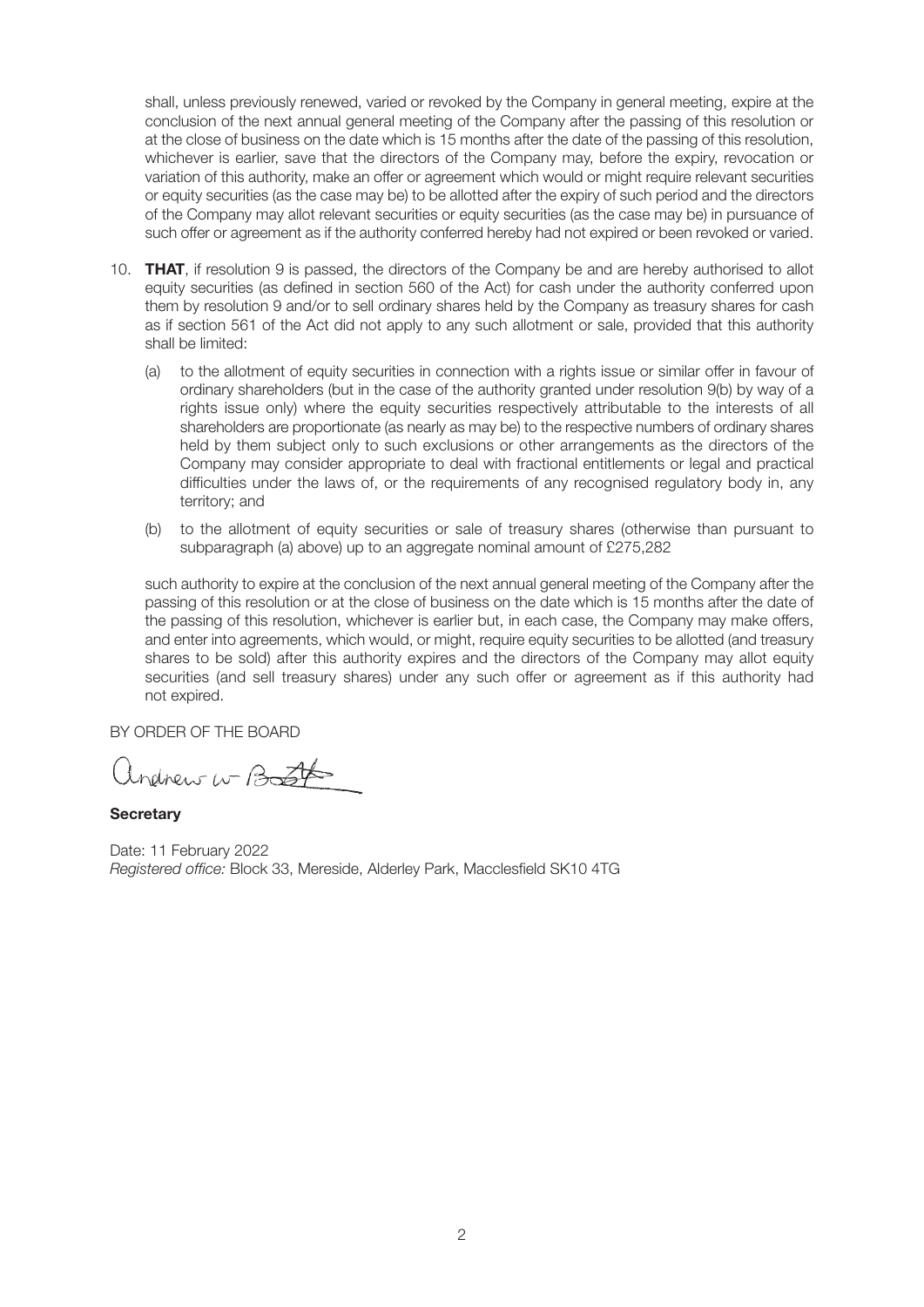## **NOTES:**

- 1. The following notes explain your general rights as a shareholder and your rights to attend and vote at the Annual General Meeting or to appoint someone else to vote at the Annual General Meeting on your behalf.
- 2. At the time of publication of this notice, it is anticipated that the Annual General Meeting will proceed as an open meeting at which shareholders can attend in person. However, given the ongoing uncertainty and bearing in mind broader public health considerations and the safety of others, the Company's board of directors will continue to monitor Government guidance and regulation in advance of the Annual General Meeting. Given the constantly evolving nature of the situation, we want to ensure that we are able to adapt the arrangements for the Annual General Meeting efficiently to respond to changes in circumstances. Any changes to the arrangements for the holding of the Annual General Meeting will be communicated to shareholders in advance through the regulatory news service and via the Company's website at www.redxpharma.com. If you are planning to attend the meeting in person, please make sure you visit the website www.redxpharma.com to make sure there is no notice of change before you attend. Given the degree of uncertainty about the current situation, we strongly encourage shareholders to submit a proxy vote in advance of the meeting, appointing the Chair of the Meeting as their proxy. Forms of proxy should be submitted as soon as possible and in any event so as to be received no later than 11.00 a.m. on 4 March 2022.
- 3. A member entitled to attend and vote at this meeting is entitled to appoint another person as his or her proxy to exercise all or any of his or her rights to attend, to speak and, both on a show of hands and on a poll, to vote in his or her stead at the meeting. A proxy need not be a member of the Company. The appointment of a proxy does not preclude a member from attending and voting in person at the meeting should he or she subsequently decide to do so. A form of proxy which may be used to make such appointment and give proxy instructions is enclosed. If you wish your proxy to speak at the meeting, you should appoint a proxy other than the chair of the meeting and give your instructions to that proxy.
- 4. A member may appoint more than one proxy in relation to a meeting, provided that each proxy is appointed to exercise the rights attached to a different share or shares held by him or her. To be valid, a form of proxy together with, if applicable, the power of attorney or other authority under which it is signed, or a certified copy thereof, must be received by Equiniti Limited, Aspect House, Spencer Road, Lancing, West Sussex BN99 6DA not later than 11.00 a.m. on 4 March 2022.
- 5. An abstention (or "vote withheld'') option has been included on the form of proxy. The legal effect of choosing the abstention option on any resolution is that the shareholder concerned will be treated as not having voted on the relevant resolution. The number of votes in respect of which there are abstentions will however be counted and recorded, but disregarded in calculating the number of votes for or against each resolution.
- 6. Any person to whom this notice is sent who is a person nominated under section 146 of the Companies Act 2006 to enjoy information rights (a "Nominated Person'') may, under an agreement between him/her and the shareholder by whom he/she was nominated, have a right to be appointed (or to have someone else appointed) as a proxy for the Annual General Meeting. If a Nominated Person has no such proxy appointment right or does not wish to exercise it, he/she may, under any such agreement, have a right to give instructions to the shareholder as to the exercise of voting rights.
- 7. The statement of rights of shareholders in relation to the appointment of proxies in paragraphs 3 and 4 above does not apply to Nominated Persons. The rights described in these paragraphs can only be exercised by shareholders of the Company.
- 8. The Company, pursuant to Regulation 41 of the Uncertificated Securities Regulations 2001, specifies that only those shareholders registered in the register of members of the Company as at 6.30 p.m. on 4 March 2022 shall be entitled to attend or vote (whether on a show of hands or on a poll) at the meeting in respect of the number of shares registered in their name at the time. Changes to entries on the register after 6.30 p.m. on 4 March 2022 (or after 6.30 p.m. on the day which is two days before any adjourned meeting, excluding non-working days) shall be disregarded in determining the rights of any person to attend or vote at the meeting.
- 9. As at 10 March 2022 (being the last business day prior to the date of this notice) the Company's issued share capital consisted of 275,282,205 ordinary shares each carrying one vote per share. Accordingly, the total number of voting rights in the Company as at 10 March 2022 were 275,282,205.
- 10. Completion and return of a form of proxy will not affect the right of such member to attend and vote in person at the meeting or any adjournment thereof.
- 11. Any corporation which is a member can appoint one or more corporate representatives. Each representative may exercise on behalf of the corporation the same powers as the corporation could exercise if it were an individual member of the Company provided that they do not do so in relation to the same ordinary shares. It is therefore no longer necessary to nominate a designated corporate representative.
- 12. In order for a proxy appointment or instruction made using the CREST service to be valid, the appropriate CREST message (a "CREST Proxy Instruction") must be properly authenticated in accordance with Euroclear's specifications and must contain the information required for such instructions, as described in the CREST Manual, which can be viewed at www.euroclear.com. The message, regardless of whether it constitutes the appointment of a proxy or an amendment to the instruction given to a previously appointed proxy must, in order to be valid, be transmitted so as to be received by the issuer's agent (ID RA19) by the latest time(s) for receipt of proxy appointments specified in the Notice of Annual General Meeting. For this purpose, the time of receipt will be taken to be the time (as determined by the timestamp applied to the message by the CREST Applications Host) from which the issuer's agent is able to retrieve the message by enquiry to CREST in the manner prescribed by CREST. After this time any change of instructions to proxies appointed through CREST should be communicated to the appointee through other means.